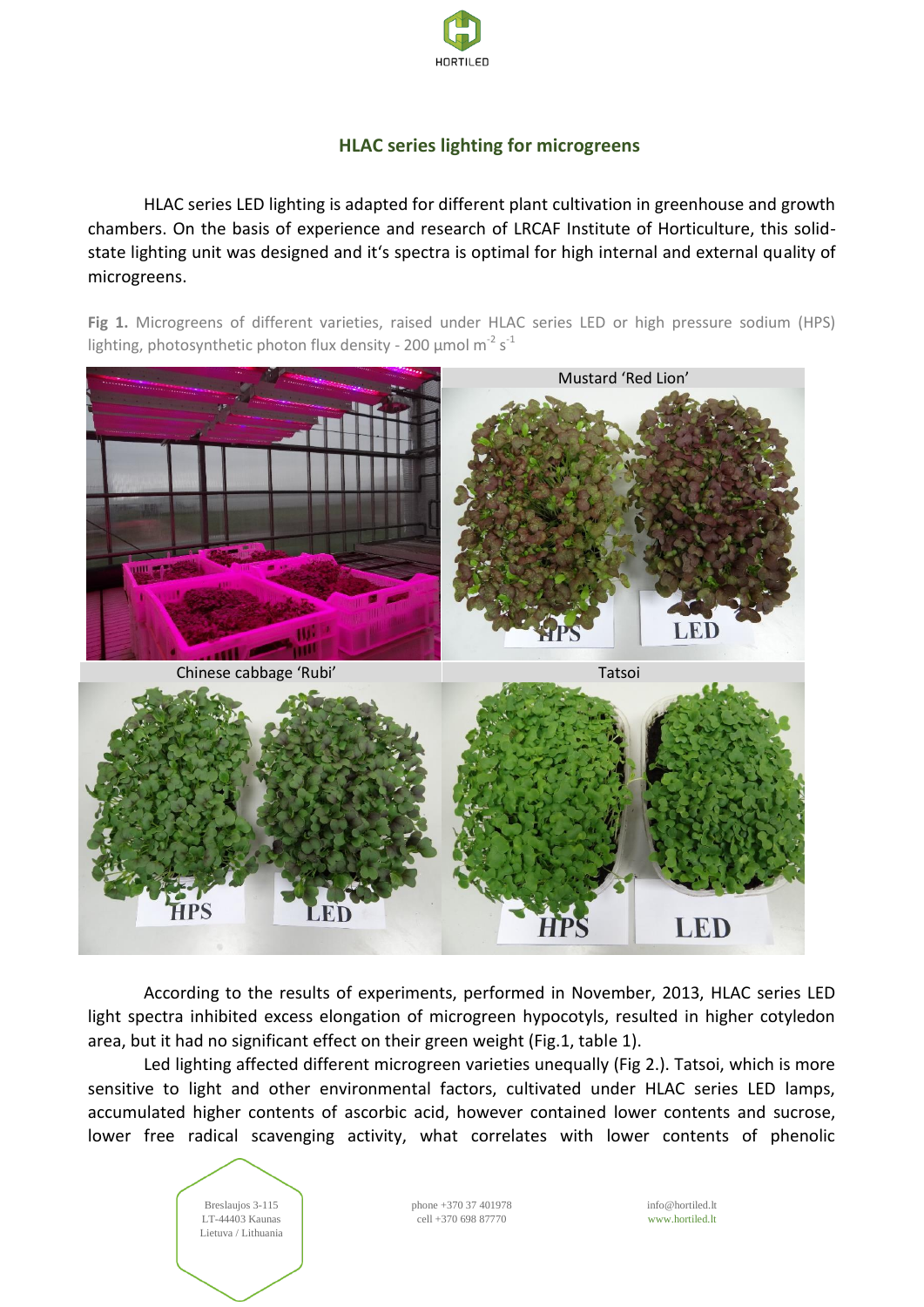

compounds. In the mustard and Chinese cabbage, which are more resistant to environment, accumulated high level of sucrose, possessed higher antiradical activity that reflects the higher nutritional value and taste properties. Worth to mention, that microgreens, cultivated under HLAC series LEDs, contained 32-40% lower contents of nitrates, as compared to microgreens, raised under HPS lamps.

**Table 1.** Biometric parameters of microgreens, cultivated under HPS or HLAC series LED lighting in greenhouse.

| <b>Biometric parameters</b> | <b>HPS 200</b> | <b>LED 200</b> | $R_{0.5}$ |
|-----------------------------|----------------|----------------|-----------|
| <b>Mustard 'Red Lion'</b>   |                |                |           |
| Height, cm                  | 6,26           | 4,95 $^{b}$    | 0,41      |
| Leaf area, $cm2$            | 1,67           | $2,12^{\circ}$ | 0,27      |
| Green weight, g             | 0,071          | 0,058          | 0,02      |
| Chinese cabbage 'Rubi'      |                |                |           |
| Height, cm                  | 7,08           | 5,47 $^{b}$    | 0,46      |
| Leaf area, cm <sup>2</sup>  | 2,31           | 2,47           | 0,34      |
| Green weight, g             | 0,094          | $0.071^{b}$    | 0,012     |
| <b>Tatsoi</b>               |                |                |           |
| Height, cm                  | 6,13           | 5,95           | 0,76      |
| Leaf area, $cm2$            | 1,44           | $1,88^{\circ}$ | 0,21      |
| Green weight, g             | 0,056          | 0,056          | 0,010     |

a – significantly higher, b – significantly lower than HPS 200; when p≤0,05.

**Fig 2.** Biochemical parameters of microgreens, raised under HPS or HLAC series LED lams, photosynthetically active photon flux  $\sim$ 200 µmol m<sup>-2</sup> s<sup>-1</sup>. Results are presented in green weight.

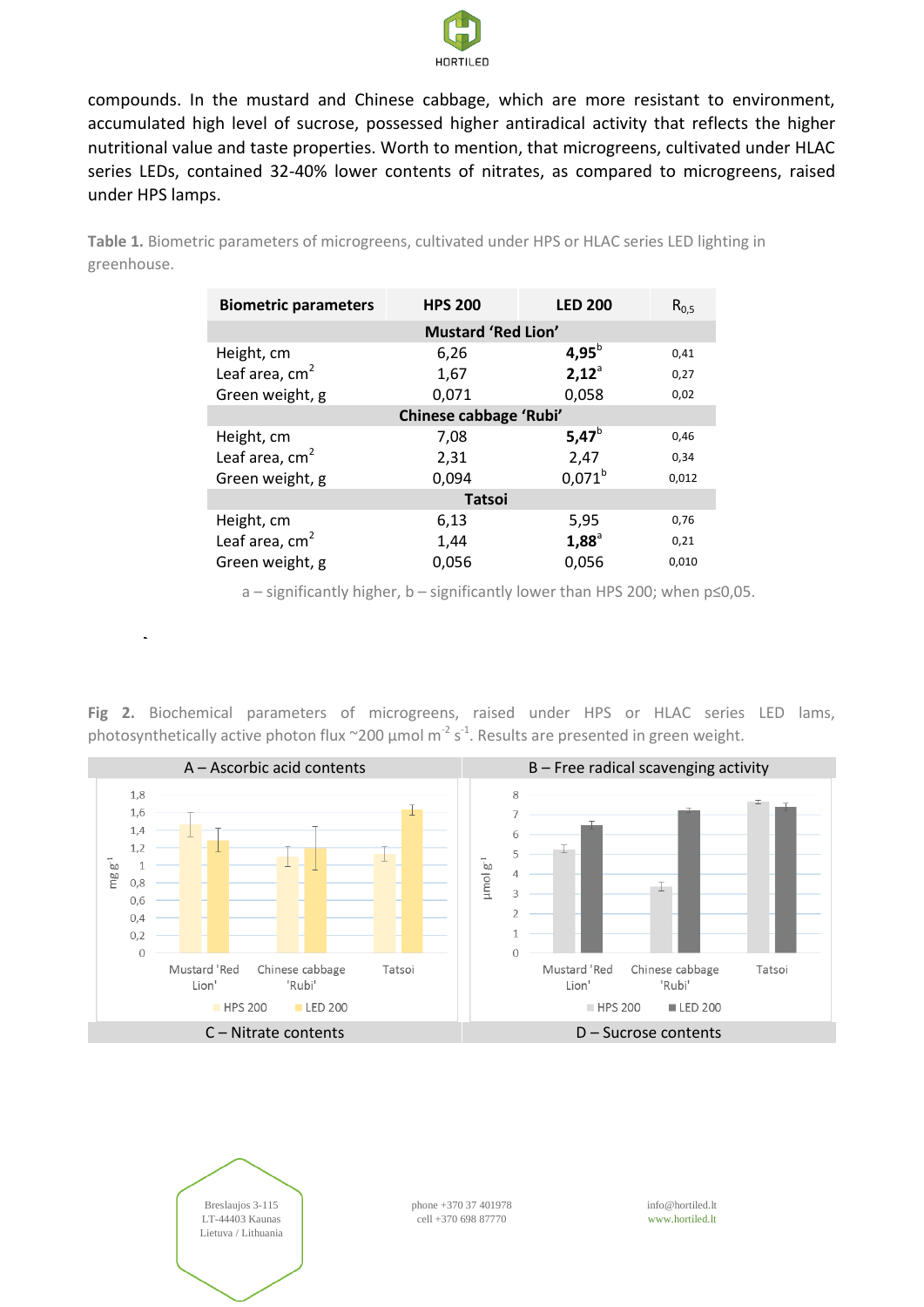



## **Conclusions**

- HLAC series LED lighting is suitable for microgreen cultivation in greenhouses and growth chambers.
- 200  $\mu$ mol m<sup>-2</sup>s<sup>-1</sup> photosynthetic photon flux density is high enough for qualitative microgreen cultivation.
- HLAC series LED lighting resulted in reduced elongation and bigger leaf area formation due to high (~20%) percentage of blue light in its spectra.
- The nutritional value of vegetable microgreens, more resistant for environmental factors, is significantly higher, when cultivated under HLAC LED lighting, when in microgreens, more sensitive for environment, slight antioxidant metabolite imbalance might occur.

## **Methods**

Mustard 'Red Lion', Chinese cabbage 'Rubi' and Tatsoi were cultivated in plastic V-type greenhouse, in plastic trays with neutralized peat substrate PG miv, for 11 days form sowing. Day/night temperature was maintained ~21/17±2°C, sprayed with tap water, when necessary.

HLAC series LED lighting units were used for supplemental illumination from sowing time at photosynthetic photon flux density of 200  $\mu$ mol m<sup>-2</sup> s<sup>-1</sup>. High pressure sodium lighting (HPS; Son-T Agro, Philips), 200  $\mu$ mol m<sup>-2</sup> s<sup>-1</sup> flux density was used for reference.

10 occasionally selected plants, suitable to represent the treatment were used for biometric analysis. For biochemical analysis, the conjugated biological sample from representative plants was prepared. Ascorbic acid, DPPH free radical scavenging activity were determined b spectrophotometric method. Nitrate contents – by potentiometric method, using nitrate selective electrode. Sucrose contents- by HPLC method. Results are presented as the average ±standard deviation.



phone +370 37 401978 cell +370 698 87770

info@hortiled.lt www.hortiled.lt